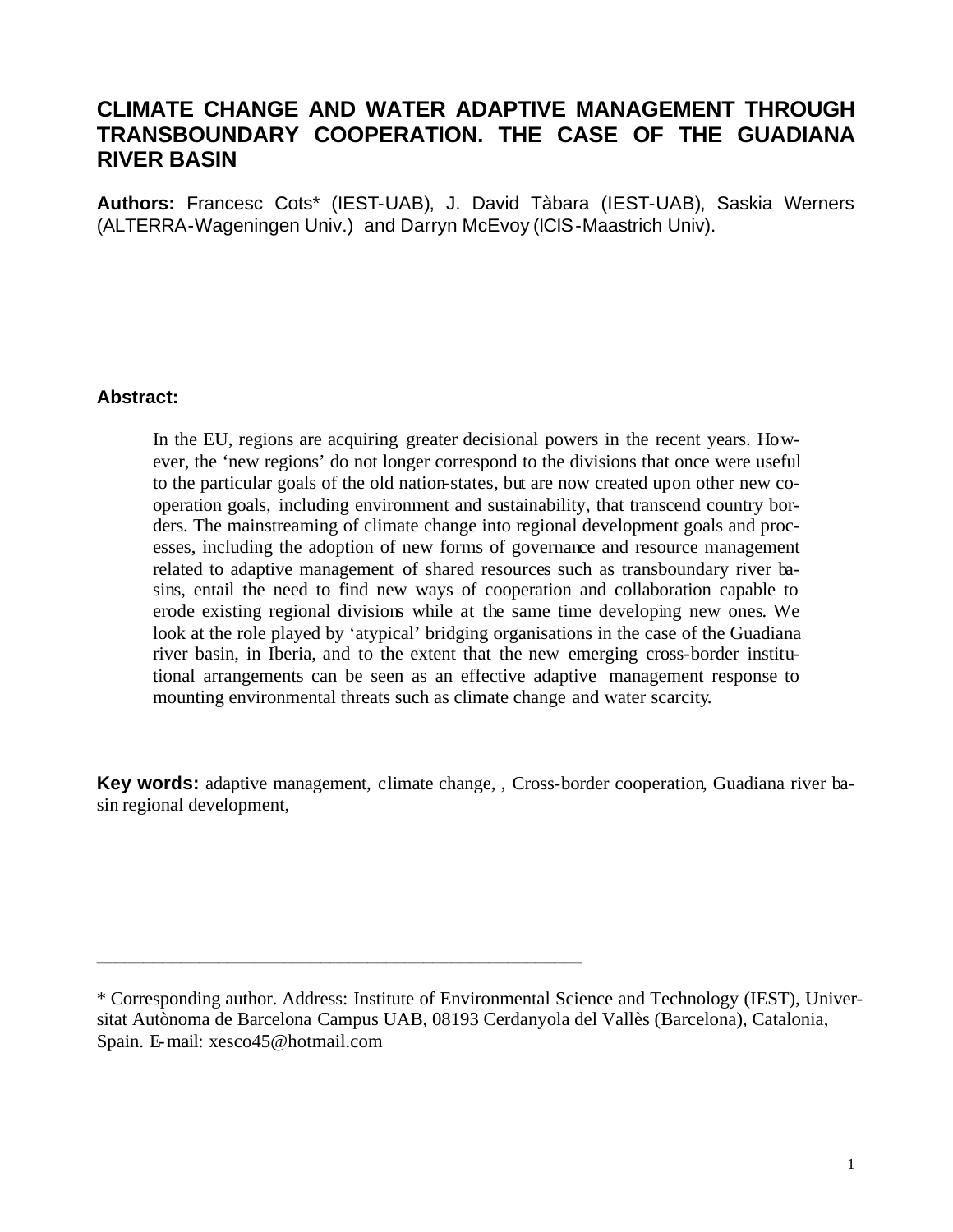# **1. INTRODUCTION**

Current European water assessment and management systems are increasingly under pressure to develop new practices capable to meet growing to societal demands for sustainable development as well as mounting biophysical pressures such as climate change. Climate scenarios suggest an increase in the vulnerability of river basins, with uncertainty and potential surprises likely to require a more decisive move towards adaptive governance systems (IPPC, 2007).

Adaptive water management, in the context of river basin frameworks and water management regimes, is rapidly becoming the recurrent paradigm used to underline the limitations of traditional engineering approaches to resource management. Adaptive water management builds on the ideas of social learning processes and proposes a change in management practices based on integration of new information and of a plurality of insights and perspectives (Pahl-Wohl, 2007). It presupposes a capacity to cope and respond to challenges so that "reflects learning, flexibility to experiment and novel options" (Walker et al, 2002). Bormann (1994) defined "adaptive management as learning to manage by managing to learn". In general, it seeks to improve the capacity of the whole system to respond to change in a more proactive way, replacing the paradigm of "management as control" by the "management as learning" one (Gleick, 2003).

Currently, resource policy and management processes are largely subject to the dominant paradigm of technical determinism and administrative decision making, even though new concepts and institutional changes are being introduced. While it is already possible to observe new transitional modes of engagement in the ways water regimes are now being restructured, important obstacles (for instance, cultural resistance) still remain (Galaz, 2005; Moberg and Galaz, 2005; Pahl Wostl, 2002 ).

Moving towards a more flexible and adaptive paradigm capable to deal with uncertainty, multiple perspectives –both from social and natural sciences, expert and non-expert- and multiple actors (national, regional and local governments, NGO) will require a shift in the design of institutions. In particular, the way institutions are designed and the interactions between public and private actors are formulated is determinant in the attempt to formulate integrated and holistic policy options able to prevent and reduce the effects of climate change in river basins (Pahl-Wohl ,2002). A more adequate institutional framework in this context may be that which facilitates and distributes a reasoned choice among an open range of options and provides differentiated and clear responsibilities according to institutional and technical capacities among a multiple set of stakeholders, which entails the deve lopment of a plural and open institutional structure (Kallis et al, 2004).

In this article, taking as a case study the transboundary Spanish-portuguese Guadiana river basin, we discuss the relationships and links between river basin governance and the cross border cooperation mechanisms supported by the EU through the 2007-2013 Territorial Cooperation Objective, the successor of the "Interreg" initiative. These mechanisms seek to foster integration and overcome cultural, institutional and administrative barriers derived from existing boundary divisions. We highlight the potential role of cross border organisations. In this case, the *Gabinete de Iniciativas Transfronterizas* (GIT), is the operational unit of Working Communities Algarbe-Andalusia and Alentejo-Andalusia. It does not work only as an implementation or executive agency in the application of EU Regional Policies, but it also acts as bridging organisation. It also serve to catalyse change facilitating multi-level interactions due to its capacity to operate at different scales with some degree of flexibility with different actors and environments in the framework of transboundary strategic processes. While originally such processes are designed to support development goals on a regional level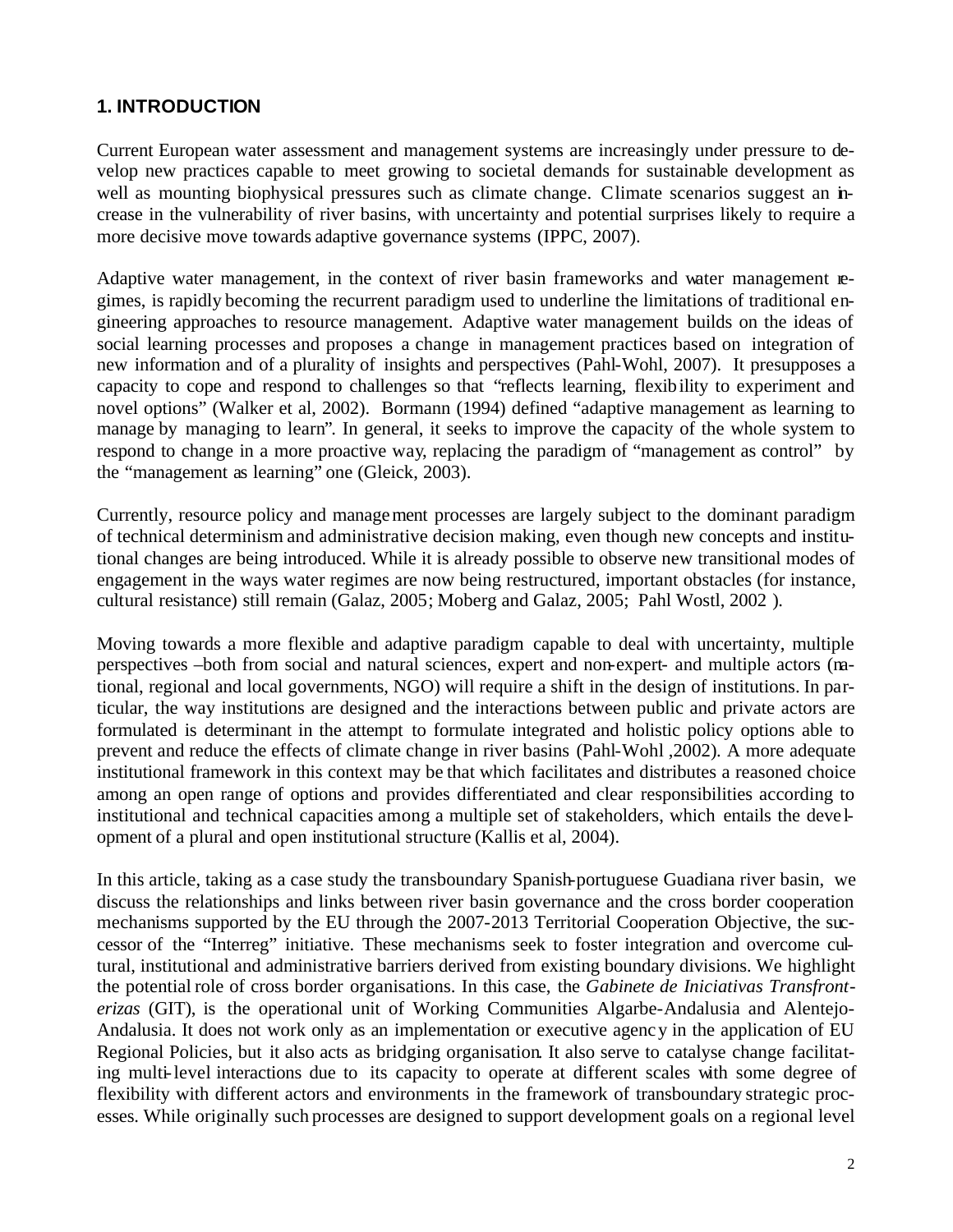these may complement transboundary cooperation at the whole river basin ecosystem scale integrating and mainstreaming new issues such as climate change. In this regard, the concept of bridging organizations is particularly useful, as it refers to mid-level organisations that facilitate cross-scale interactions (Hahn et al, 2005). Bridge organizations may serve thus as catalysts of change providing resources, knowledge and mainly a framework or a platform for multilevel cooperation (Folke et al, 2005). Therefore, an organization in charge of leading those processes in the intersection between state and society linking different networks and domains may constitute the right instrument to mobilize public and private actors and resources to achieve shared objectives.

### **2. CHANGING PATTERNS OF GOVERNANCE WITH REGARD TO WATER MANAGEMENT**

An institution can be described as "a relatively stable collection of practices and rules defining appropriate behaviour for specific groups or actors in specific situations" (March and Olsen, 1999:33). A more extensive definition has been provided by Keohane et al (1993:45), according to whom institutions are "persistent and connected set of rules and practices that describe behavioural roles, constrain activity and shape expectations. They may take the form of bureaucratic organizations, regimes (rule-structures that do not necessarily have organizations attached) or conventions (informal practices)". On the other hand, the concept of governance captures important changes in the way the function of governing societies is performed in contemporary societies and, at the same time, provides a useful analytical perspective for observing the functional conditions (or institutional imperatives) in terms of the type of governance needed to organize and manage the collective decisionmaking (Kooiman, 2003). The term "governance" is often used in a normative sense to describe the move towards a process in which formal institutions enter into contact with other social actors, often outside the core of public agencies, around the formulation and implementation of public policies. This is related to the emergence of relational mechanisms that are more co-operative, consensual and democratic than the traditional ones, which tend to be more hierarchical and bureaucratic. The Commission's White Paper on "European Governance" (2001: 18) recognised that "*Policies can no longer be effective unless they are prepared, implemented and enforced in a more inclusive way*". In this guise, the document proposed transferring more powers to the levels of government nearer citizens and society.

Against this background, it has been argued that the European policy context is characterized by institutional specialization and the fragmentation of policies and politics (Rhodes, 1997). From this perspective, the concept of multi-level governance stresses that the EU has become a polity where authority is dispersed between levels of governance and among public and private actors (Rosamond, 2001). According to Hooghe and Marks (2001), "...the point of departure for the multi-level governance approach is the existence of overlapping competencies among multiple levels of government and the interaction of political actors across those levels". From this perspective, the management of networks is a critical issue to bring together means and actors towards the achievement of common objectives. The network concept is seen as a new nexus form of governance and as an adaptive response to the emergence of the more complex society. Networks appear as a cause and as a consequence of increasing sectoralization and functional differentiation, the reshaped scope and role of state policy-making, decentralization and fragmentation of power, the blurring of boundaries between the public and the private spheres, and the transnationalization of politics (Kenis and Schne ider, 1991). According to Jachtenfuchs (2001), "the network approach suggests that governance should be based on looser patterns of relationships between public authorities at the different levels,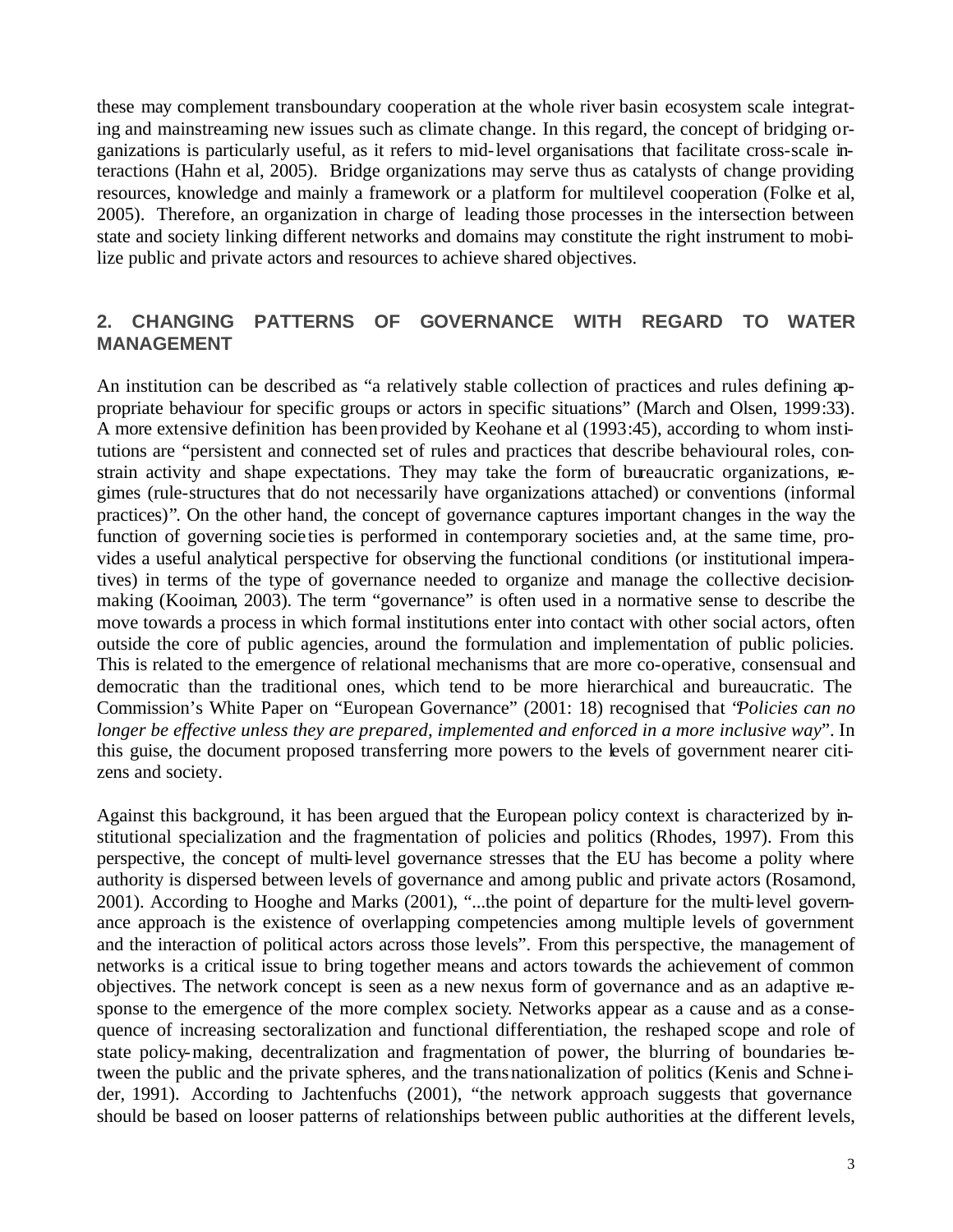associations and citizens ". Networks are flexible modes of interaction that retain the ability to adapt as problems change and new responses to cope with them are learned. The assumption, although there is no guarantee for that, is that new forms of governance that entail stakeholder participation and citizen deliberation, public-private partnerships, can decisively contribute to improve the legitimacy, an fill implementation and governance gaps, while increasing social learning through the improvement of institutional and relational capacities of both public and private actors at the different scales in the context of European multilevel governance.

When debating the institutional setting that favours resilience and adaptability of social ecological systems to global changes, authors like Westley (2002) and Tompkins and Adger (2002) point out the need to manage problems in different domains while linking networks at all levels in an interactive way. Olsson also argues that linking networks facilitates learning and more adaptive responses to change (Olsson, 2005). In order to facilitate these links, innovative mechanisms that operate in the intersection between state and society may help to generate social capital (Evans, 1996). In this sense, Ostrom (2005) claims that success stories in sustaining common pool resources rely on rich mixtures of public and private instruments. For that, she advocates institutional diversity (Ostrom 2005)- public- private policy networks based on iterative and decentralised solutions can be seen as an adaptive response to bureaucracy and market failures.

With regard to European water regimes, the Water Framework Directive (2000) established the river basin as the unit upon which resource governance may better achieve sustainability objectives. Following the incorporation of this directive into national legislation, European member states must know how to meet the established ecological and economic requirements as well as to integrate stakeholder participation into water management and planning activities (van Ast, 2003; Vantanen, 2005). The WFD echoes these principles by calling "for the involvement of the general public before final decisions on the necessary measures" are taken (EC, 2000; Preamble 46). To achieve these new forms of water governance that involves a more deliberative social learning approach in water policy-making the water agencies, it has been argued that the role of facilitators and leadership is crucial (Hooper, 2005 Mostert et al. 2007;) This model seeks to bring previously fragmented policy interventions under the unifying governance structure of the river basin (EC, 2000).

This perspective is in line with authors that suggest that river basin regimes in some European countries are experimenting a shift from technical management paradigms with centralized planning and control, and an emphasis on building hard physical infrastructures towards more open, participatory and polycentric one s where emphasis is placed in social learning, building social-ecological resilience capacity and creating conditions for agents' collaboration (Huitema and Becker, 2005).

However, since focus has been on water regimes and the application of the WFD, not enough research efforts have been devoted yet to understand the relationships between water management and other resource and environmental policy issues such as climate change, energy or sustainability objectives in an integrated manner. Administrative regimes or systems of rules dealing with the consequences of other types of resource use are usually addressed by different institutions, actors, and processes. A more integrated response is needed to better understand how these relationships can be improved in terms of achieving the sustainability goals identified by the scientific community as well as local and regional actors. Ultimately, better integration involves identifying interdependencies between multiple policy domains and administrative agencies both in terms of synergies and conflicts. Trade-offs among them are common and new modes of agent interaction are needed in order to enhance integration, adaptive change and support learning processes.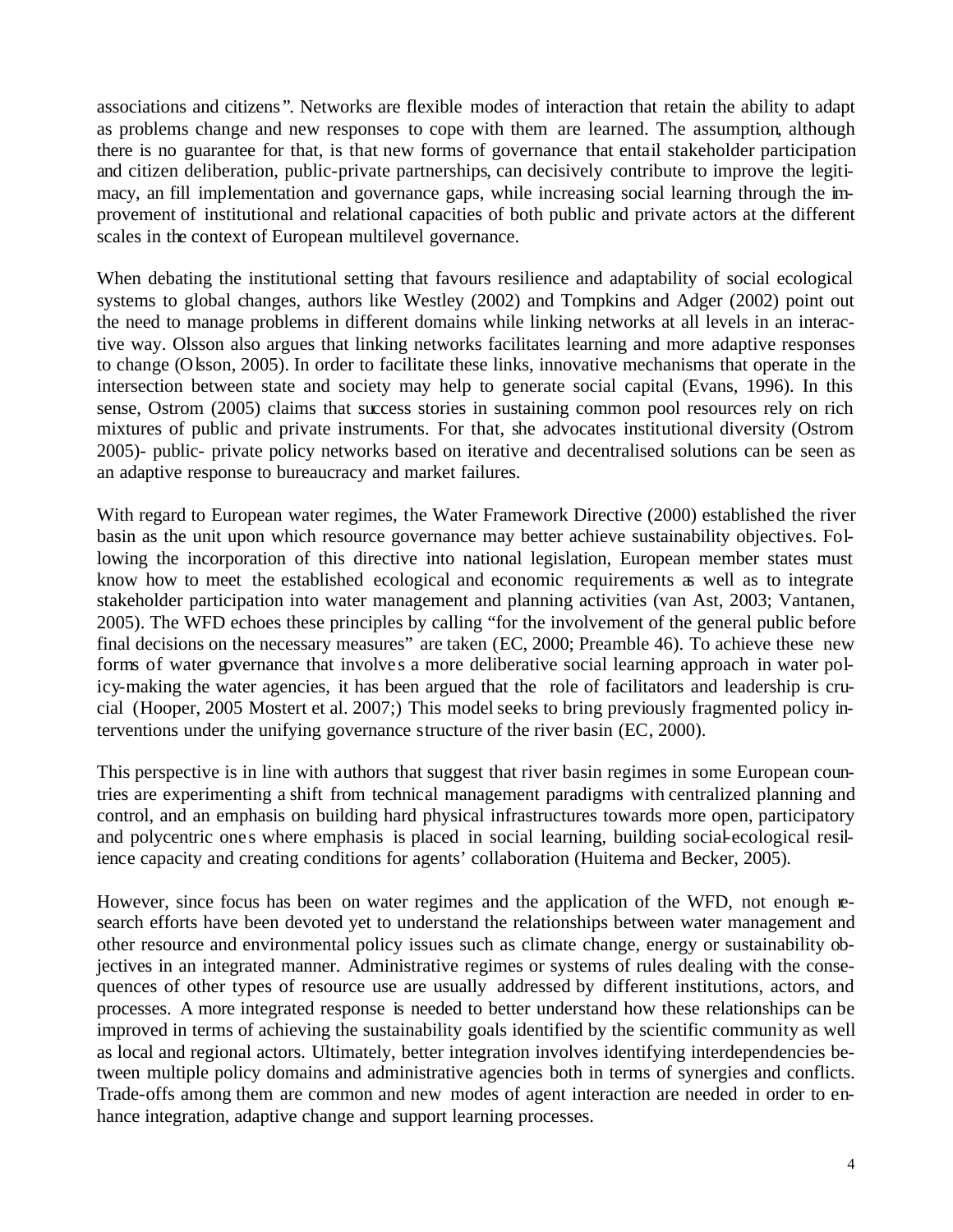From this perspective, responses and adaptation to the threats posed by climate change are needed across many different levels in the governance structure. According to Weaver et al (2006), "Integrating climate change into routine activities will depend upon making appropriate information, tools, methods and processes available for this to happen, as well as on building awareness of the need for integration and related capacities".

### **3. CROSS BORDER COOPERATION AND SUSTAINABLE DEVELOPMENT IN THE EU.**

There is a long tradition of cross-border co-operation in Europe. After the Second World War, contacts began between representatives of both sides of the border in several peripheral areas throughout Europe. The intention behind these initiatives was to improve living conditions in the border zones by progressively dismantling some of the more negative institutional, economic, social, cultural and natural barriers that impeded the improvement of living conditions of populations inhabiting those areas. In view of the marginalisation of the peripheral areas in most countries, stress was laid on the need to promote new ways of interaction in order to overcome the perverse effects of this situation. Nevertheless, the absence of a common legal framework and the necessary institutional instruments was a severe limitation. This is why in many European countries, regional and local associations were gradually set up on both sides of the border based on respect for national law (Gabbe et al, 2000). This is how the first experiments in cross-border co-operation arose on the German-Dutch border (Euregio) and on the border between France, Germany and Switzerland (Region Basiliensis).

Faithful to its founding objectives, the Council of Europe took this type of initiative on board in the 1960s, focusing its efforts on discussing instruments that would improve the legal status of the new cross-border entities with a view to creating stable but also dynamic structures, given that from a kgal point of view in those times, it was difficult to set up an administrative body in charge of a crossborder area at the sub-national level. In 1971, the Association of European Border Regions (AEBR) was set up with the aim of stimulating co-operation between the European institutions and the crossborder co-operation communities in existence at that time (Benz and Eberlein, 1999).

However, it was not until the end of the 1980s that there was a major expansion of cross-border projects and co-operation entities. With the European Single Market, the European integration process in general and the democratic transitions in Central and Eastern Europe made a special contribution in this regard (AEBR, 2004). In the EU, the most important boost given to transboundary cooperation had to do with the start, in 1988, of the INTERREG programme by means of which the European Commission (EC) offered financial subsidies to cross-border initiatives fulfilling certain requirements (European Parliament, 2004).

At present, there are over 70 cross-border regions in Europe going under a variety of names: Euroregions, Euregios or Working Communities. Before the INTERREG programme went into operation, there were only 26 of them (European Parliament, 2004). These figures show the impact this Community initiative has had on the development of cross border cooperation in the EU. INTERREG fosters cross border cooperation on four main aspects:

- Priority I: infrastructures, planning and rural development of the crossborder space
- Priority II: Awareness, promotion and conservation of the environment and patrimonial and natural resources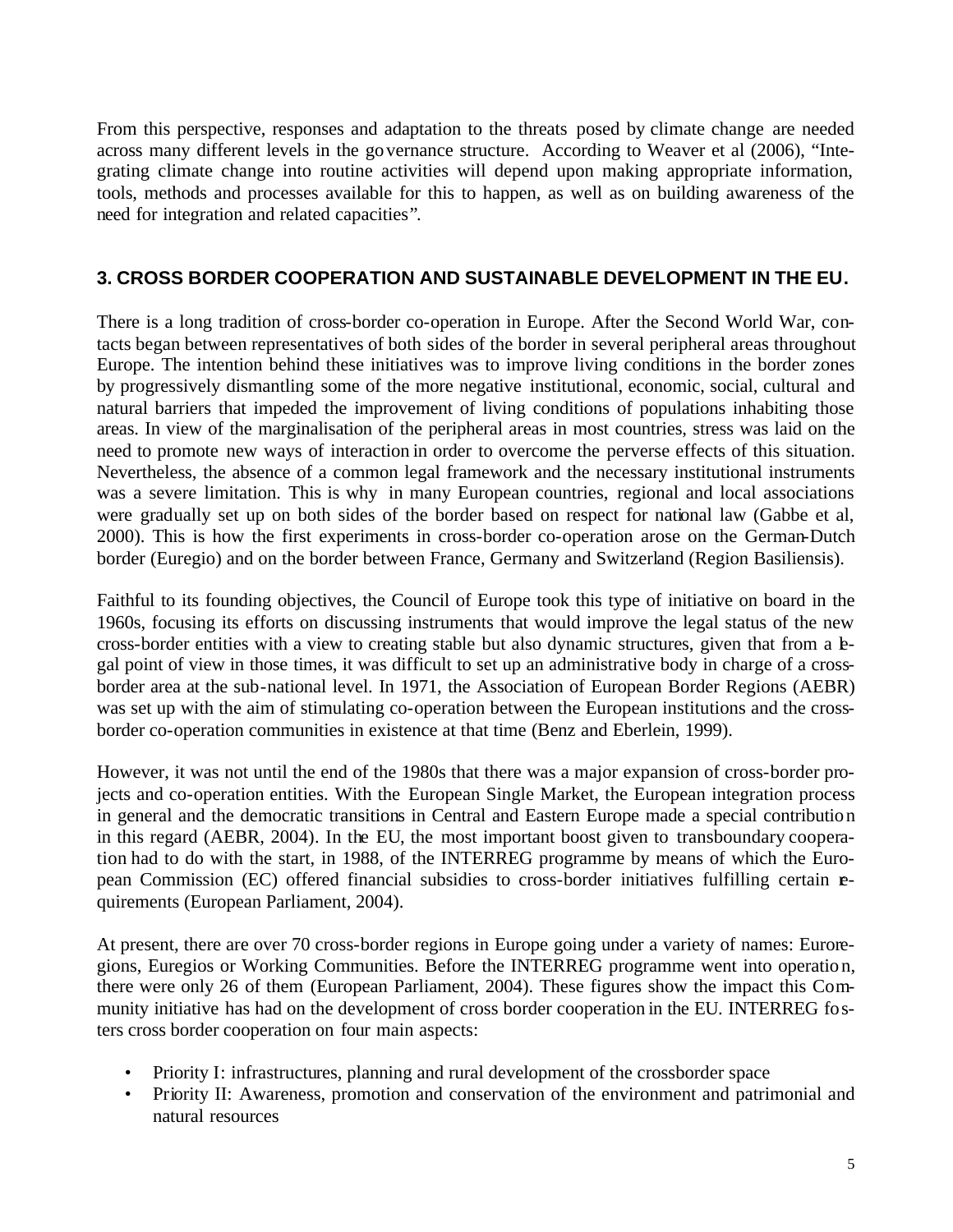- Priority III: Socioeconomic development and employment support.
- Priority 4: Promotion of cooperation and institutional and social integration

Based on the experience of the INTERREG initiative, the EC has put forward territorial co-operation as a new aim of the Structural Funds for the period 2007-2013 and proposed the setting up of European Groupings of Cross-border Co-operation with the support of the corresponding financial instrument. In some cases, EU initiatives such as INTERREG and the recently approved EU Territorial Cooperation Objective (2007 – 2013) attempt to create new structures of governance that are not a new tier of local or regional government, but a space for exchanges and cooperation between publicand private-sector actors. Although they encompass the cross-border activities of a given area, most of the actions taken by the competent authorities are in accordance with their respective national laws (Gabbe et al, 2000). These new institutional mechanisms act as platforms for cross-border relationships between citizens, politicians, institutions, economic forces, knowledge-holders, and other social and cultural agents. However, they also face difficulties that arise from the differences, in terms of power distribution, language and administrative cultures, between the administrative agencies involved in the policy process (Benz and Eberlein, 1999).

Due to the lack of an own administrative structure, these structures are often dependent on resources and decision of other governmental scales and instances to implement their policies and visions. Their activities need to be translated to the regional contexts through the establishment of cooperative arrangements and the development of political and technical skills very much dependent on the leadership capacity and exchange of cognitive resources to manage cooperation under common public policies. Apart from the involvement of other governmental levels in a coordinated fashion, the mobilization of private and civil society actors through social networks becomes crucial in terms of advancing in the effective governance of the Euroregions and Working Communities.

Indeed, the flexible structure is designed to foster a more dynamic type of relationship among the actors who take part of it, while at the same time moving away from bureaucratic obstacles, rigid functions and hierarchies. In the current context of interdependencies and the juxtaposition of competencies between different governmental scales and private actors, the distribution of functions cannot be the result of any single automatic operation or decision. On the contrary, must derive as the outcome of a process of negotiation and co-ordination among the different actors operating in the network (institutions, economic agents, NGOs and citizens).These challenges are illustrative of the concept of multilevel governance, which constitutes one of the main features of the EU political processes.

In the case of transboundary river basins, institutions operating across boundaries can have responsibility for a portfolio of topics, such as economic and regional development, energy, environmental protection, tourism and leisure, agriculture, to name a few. Decisions in these policy arenas are likely to have a significant influence on water demand, as well as influencing climate change adaptation policies. Regularly, those policies and programmes come from other scales and governmental levels than the river basin one, therefore making the integration of objectives and means more complicated.

In short, regions are acquiring greater decisional powers in the recent years. However, the 'new regions' do not longer correspond to the divisions that once were useful to the particular goals of the old nation-states, but are now created upon other new cooperation goals (including environment and sustainability) that transcend country borders. In order to advance towards a more adaptive governance structure capable to deal with the new environmental risks and uncertainties, the different governance scales need to be integrated and coordinated towards the achievement of common objectives.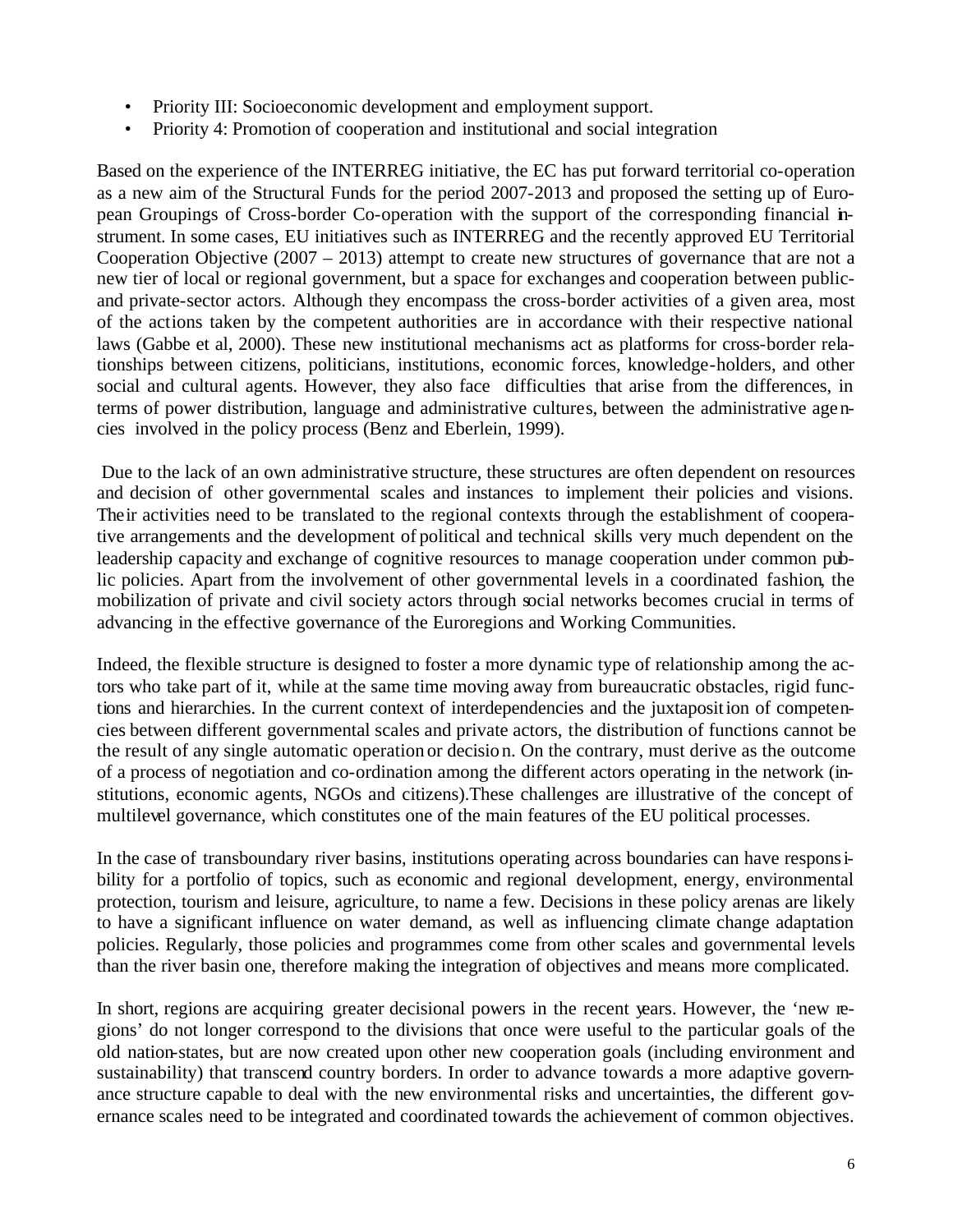For policies, plans and programmes need to be coherent among them. However, and as word of caution, depending on the specific goals and strategies formulated, and the institutional, technical and human capacities acquired, the aforementioned cross border structures can also constitute a barrier to sustainable transboundary river basin cooperation and adaptive water management in so far as its development and growth goals conflicts with other purposes such as abating climate change considerations. In the next section, we introduce the case study of the Guadiana river basin as an example of transboundary basin where responsibilities distributed across different governmental scales and cooperation among them can become crucial to integrate such objectives and means.

# **III. THE GUADIANA RIVER BASIN AND THE ADAM PROJECT: APPRAISING TRANSBOUNDARY COOPERATION IN THE CONTEXT OF CLIMATE CHANGE**

## **III. 1 The ADAM project.**

The European funded research project ADAM (Adaptation and Mitigation Strategies: Supporting European climate policy, www.adamproject.eu) aims to contribute to socially and ecologically robust adaptation and mitigation strategies. Climate policy options are appraised through social learning processes among relevant stakeholders, policy makers and scientists and looks at methods that can serve to those purposes (Weaver et al. 2006). Transboundary cooperation in the Lower Guadiana is one of the policy options that is studied in the ADAM project with respect to its contribution to coping with climate change.

In the framework of ADAM, a first transboundary stakeholder meeting was held in Mertola in December 2006 where main climate change impacts in Lower Guadiana and associated adaptation measures were identified (ADAM Workshop, 2006). Among them, the need for more coordination in the transboundary basin both among public as well as private actors was perceived. At the same time, in depth interviews suggested that few environmental transboundary projects were being implemented in the area, isolated from each other and lacking an integrated approach. Three transboundary projects carried out both by public and private partners were cited by representatives of the Environmental Department of the Andalusian Government: "um cordao verde para o sul de Portugal", the creation of a Transboundary Sustainable Development Observatory and a Reforestation Plan.

### **III. 2 The environmental context**

The Guadiana river basin lies between Spain and Portugal and constitutes one of the three main drainage units of the Iberian Peninsula. It has a total drainage area of 66,800 km2. Its climate is semi-arid with low irregular precipitation (440mm/year) and constitutes one of the Spanish river basin with the lowest fluvial input in natural conditions. (Confederación Hidrográfica Guadiana, 2004). Most of the river basin lays in the Spanish side (see figure 1).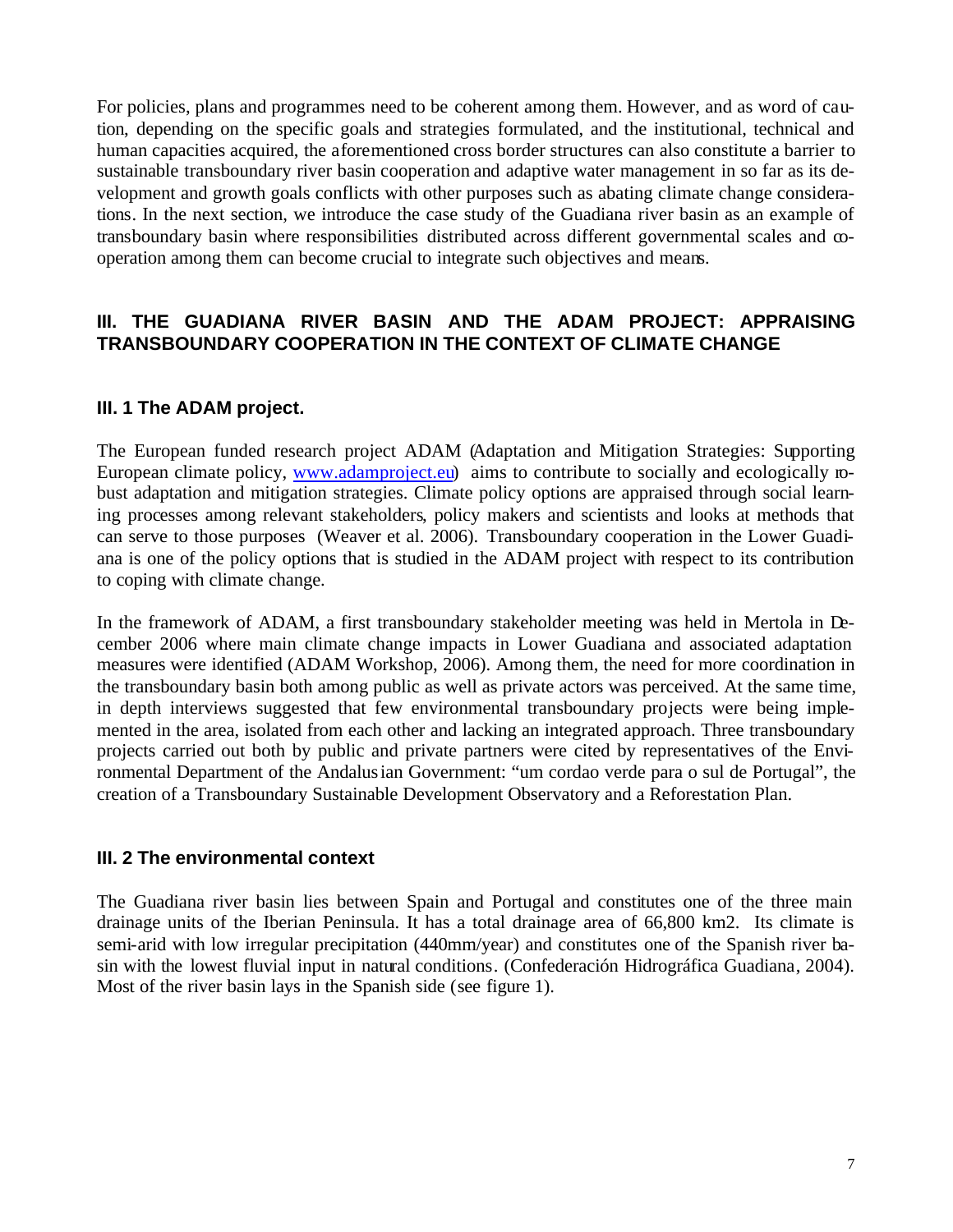

**Figure 1. The Guadiana river basin.** 

The strong modifications of the natural hydrological regime, in the form of dams, illegal dwells and increasing urbanization pressures within the Guadiana River basin in the last four decades have caused mounting problems with water scarcity along the Portuguese-Spanish border. According to local stakeholders consulted within the first year of the ADAM project local populations are beginning to realize that climate change may lead to adverse impacts of the regions human activities (ADAM Workshop, 2006). This is in accordance with research on the area which shows that by 2100 most of the scenarios in the Iberian Peninsula project a temperature increase in the interval 4-7 degrees (SIAM, 2002). According to the Spanish ECCE Project (2005), "the climate changes projected show a worsening of the current situation of desertification, particularly by the impact of forest fires and the loss of fertility, especially in the dry and semiarid regions of Mediterranean Spain. The carbon content of Spanish soil, and thus its fertility, will also decrease due to climate change, affecting its physical, chemical and biological properties." The Lower Guadiana region is particularly vulnerable. According to the Portuguese SIAM Project (2002), "Sado and Guadiana stand out as the river basins more vulnerable to climate change. HadCM3 estimates a 60% decrease in annual runoff by 2100". Water shortages, summer droughts and desertification are very likely to increase. This reinforces the need for adequate and holistic water management, integrated in wider concerns and strategies that include actions dealing with erosion and desertification prevention policies.

#### **III. 3. Governance and institutional context: the role of new atypical organizations.**

In Spain, Hydrologic Confederations at the level of the river basin are responsible for regional water plans, the planning of projects and the allocation of water among users. The main actors of the water policy community consist of the Corps of civil Engineers, the main agricultural organizations, construction companies, electricity companies and chief bodie s of hydraulic administrations. However, there is an intense on going process of pressure to open up this closed policy community, challenged by new actors. Academics, local groups and regional communities and environmental organizations are vocal and very active in their positions (Sauri and del Moral, 2001). The Guadiana Water Plan was approved by the Spanish Government in 1998. It included adaptation measures such as actions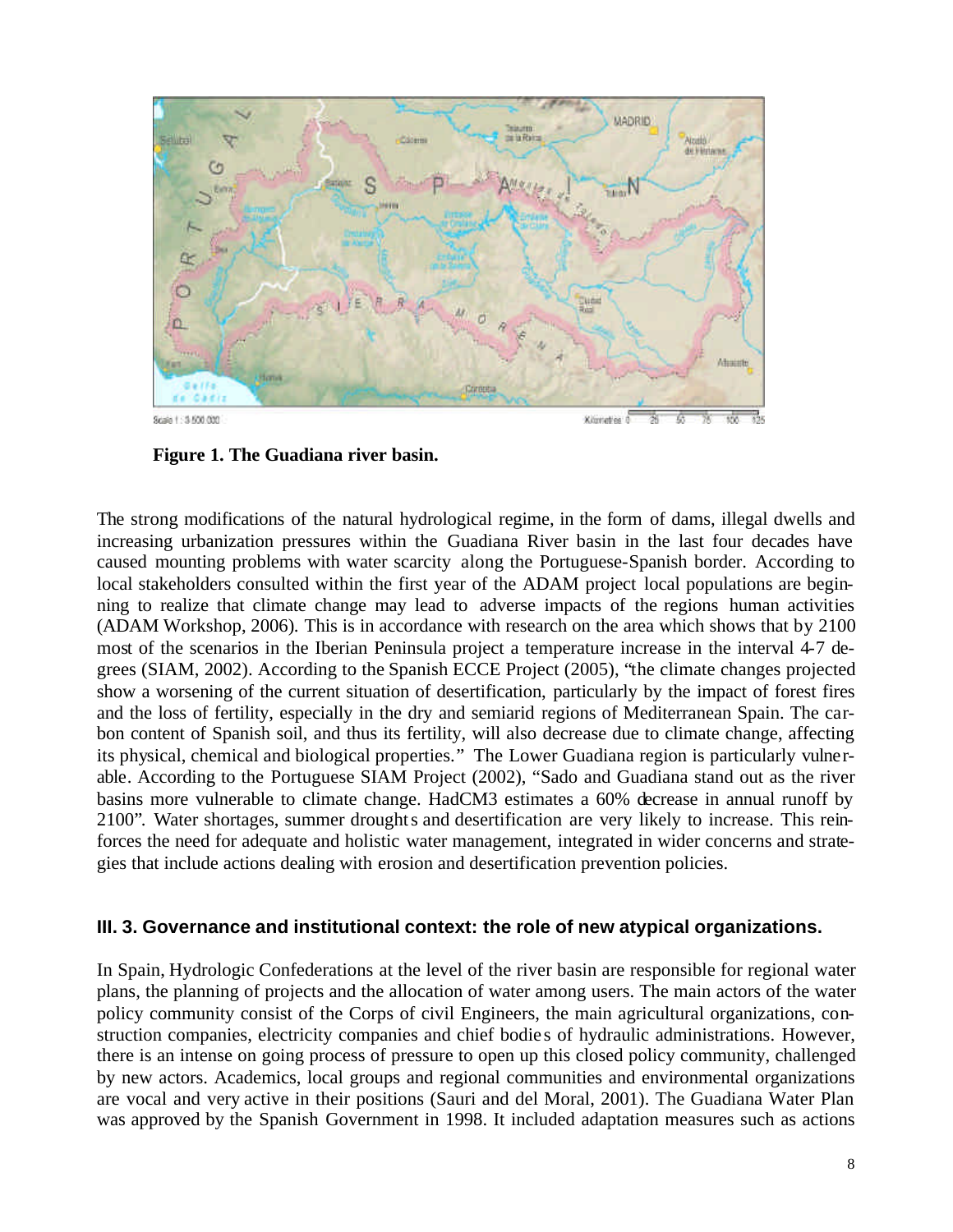to correct the overexploitation' of the aquifers in the Spanish part of the Guadiana Basin. Nevertheless, the result of these actions has not been effective enough, since there is an ongoing conflict between groundwater irrigation development and aquatic ecosystems conservation. The Guadiana catchment in this part distributes by various Autonomous Communities- Extremadura, Castilla-La Mancha and Andalucia- , which have powers and competences on several domains (tourism, agriculture and environment among others) being specially represented the provinces of Badajoz, Ciudad Real and Huelva.

Water management relates to the responsibility of the Central government for investment and construction of water infrastructure. In this sense, the role of the Ministry of Planning is central. Despite early plans, there are no river basin authorities in Portugal. However, the Institute for Water (INAG) and the Regional Directorates are responsible together with the Ministry of Environment for the drafting of the 15 river basin plans for the Portuguese territory. Although the Portuguese Guadiana River Basin Plan (2001), administratively divided between the Alentejo region and the Algarbe region, acknowledges water quantity problems, the solutions are oriented towards the construction of large water infrastructures such as the Alqueva dam or the rehabilitation of irrigation infrastructures, without having an integrated view over water resources (WWF, 2003).

As most of the transboundary rivers originate in Spain and the Portuguese authorities are concerned about the quantity and quality of waters, cooperation among both countries on those issues has a long tradition. In 1998, Spain and Portugal signed the last and currently applicable Treaty "Convention on Cooperation for the Protection and Sustainable Use of the Portuguese-Spanish River Basins", which constituted the Commission for the Convention Development and Application (CDAC). There are a number of Working Groups -one of them focused on the implementation of the Water Framework Directive (WFD)- and Sub-commissions working in the Guadiana and several joint studies have been executed in the transboundary river basin. Despite the advances (in terms of information and cooperation) introduced by the Convention, joint management is yet to be achieved (Maya, 2001). According to the WFD (2000), the coordina tion of competent authorities in international river basins shall be ensured, while the Member States may use already existing structures formed according to joint agreements.

Therefore, transboundary links between Spanish and Portuguese water regimes and networks are being promoted through these institutional mechanisms and through the implementation of the WFD. An intensification of cooperation and negotiation between Portugal and Spain has been observed in the last decades, particularly around the issue of water resources. However, most of the plans and programs that deal with rural development, agriculture, tourism or climate change have a *in-state* regional nature (all of them very dependent upon water regimes). Despite preliminary actions have been promoted to deal with water management issues in the Guadiana basin from a transboundary perspective, the same level of efforts has not been devoted to coordinate sectors such as tourism and agriculture that highly influence water demand. Hence, there is still a lot of scope for improvement and development of transboundary institutional mechanisms at the regional scale aimed at complementing the management of river basin resources while mainstreaming other environmental policies, including climate change, in a more coherent way.

In the Lower Guadiana region, we looked at the "Gabinete de Iniciativas Transfronterizas (GIT) Algarve-Alentejo-Andalucía "(Office of Cross-Border Initiatives Algarve-Alentejo-Andalucía), an organisation that resulted from a project approved within INTERREG IIIA Spain-Portugal in 2004. This initiative, despite being conceived from a unitary perspective, is made up of three sections: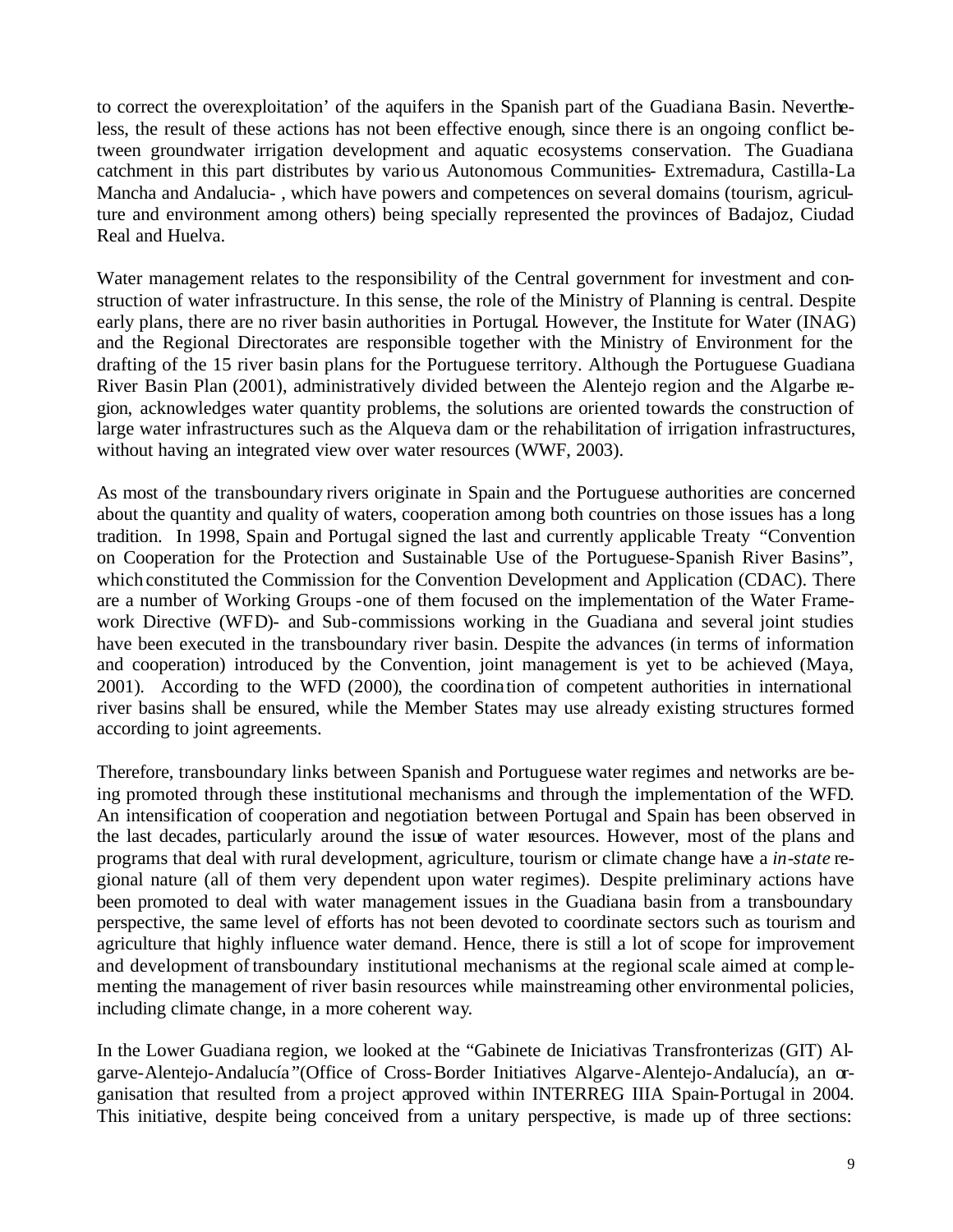General Secretariat of Foreign Action (*Secretaría General de Acción Exterior*) of the Junta de Andalucía, the Algarbe Commission of Coordination and Regional Development, and the Alentejo Commission of Coordination and Regional Development. The purpose of the GIT is to support regional authorities in the implementation of the cooperation policies to be established between them and represents the operational unit of the cross border Working Communities Algarbe-Andalusia and Alentejo-Andalusia. Such initiative can be understood as a new form of 'atypical' organisation, in which both formal and non-formal networks, operating at different levels and also across different institutional borders are constituted to meet the new regional challenges posed by growing economic globalisation and also a changing political and natural environment. Such type of bridging organisation can be seen as an adaptive response to social-ecological changes that demand for new forms of institutional cooperation and agent collaboration.

In particular, the GIT is currently leading a participative process conducive to the approval of an integrated transboundary strategy for the period 2007-2013 regarding several domains: regional deve lopment, energy, environment, transports and rural development. This strategy seeks to give a more comprehensive overview and a direction to all the transboundary projects operating in this zone. On the basis of the different experiences, the Practical Guide on Cross Border Cooperation stresses the potential that the joint preparation and production of a transboundary strategy have for reducing the border's typical barrier effect (Gabbe et al, 2000). Moreover, advantage can be taken of the opportunity to mobilise actors from both sides of the border and put them in contact with each other, fostering links between them and providing a solid and coherent basis for carrying out joint work and projects in the future (Gabbe et al., 2000).In this context, ADAM research continues to appraise this participative and social learning process in terms of adaptive water management and adaptation to climate change while setting and mediating round tables and focus groups on climate change adaptation and water management.

# **IV. DISCUSSION AND CONCLUSION**

The stakeholders consulted in this research perceived that the development of mechanisms that can ensure a fluent cooperation between administrative agencies of both countries and civil society is crucial to ensure an integrated planning of the whole Guadiana river basin (Adam Workshop, 2006). In this article we have argued that integrated adaptive management in this region needs not only to take into account water issues but also other policy domains such as tourism, agriculture and climate change, all of which finally affect water regimes and have related impacts on the whole regional ecosystem. However, policies and programmes that affect water demand often operate at scales other than the river basin, like Autonomous Communities in the case of Spain or regions in Portugal, the later with less power and competences than the former, this adding further complexity to the integration of objectives and associated responses. Therefore, the objectives for climate change adaptation and adaptive water management should be mainstreamed in accordance with the existing multi-level governance structures and fit into the appropriate and feasible scales of stakeholders' interaction: local, regional, river basin and national.

In the Guadiana river basin, some cooperation mechanisms like the CDAC have already been being active and constitute important instruments that help sharing information and achieving a certain degree of cooperation among actors of both sides of the border mainly on water issues. Nevertheless, we feel that stronger links could be established among those mechanisms and cross border structures promoted through the EU Territorial Objective, in particular Working Communities Andalusia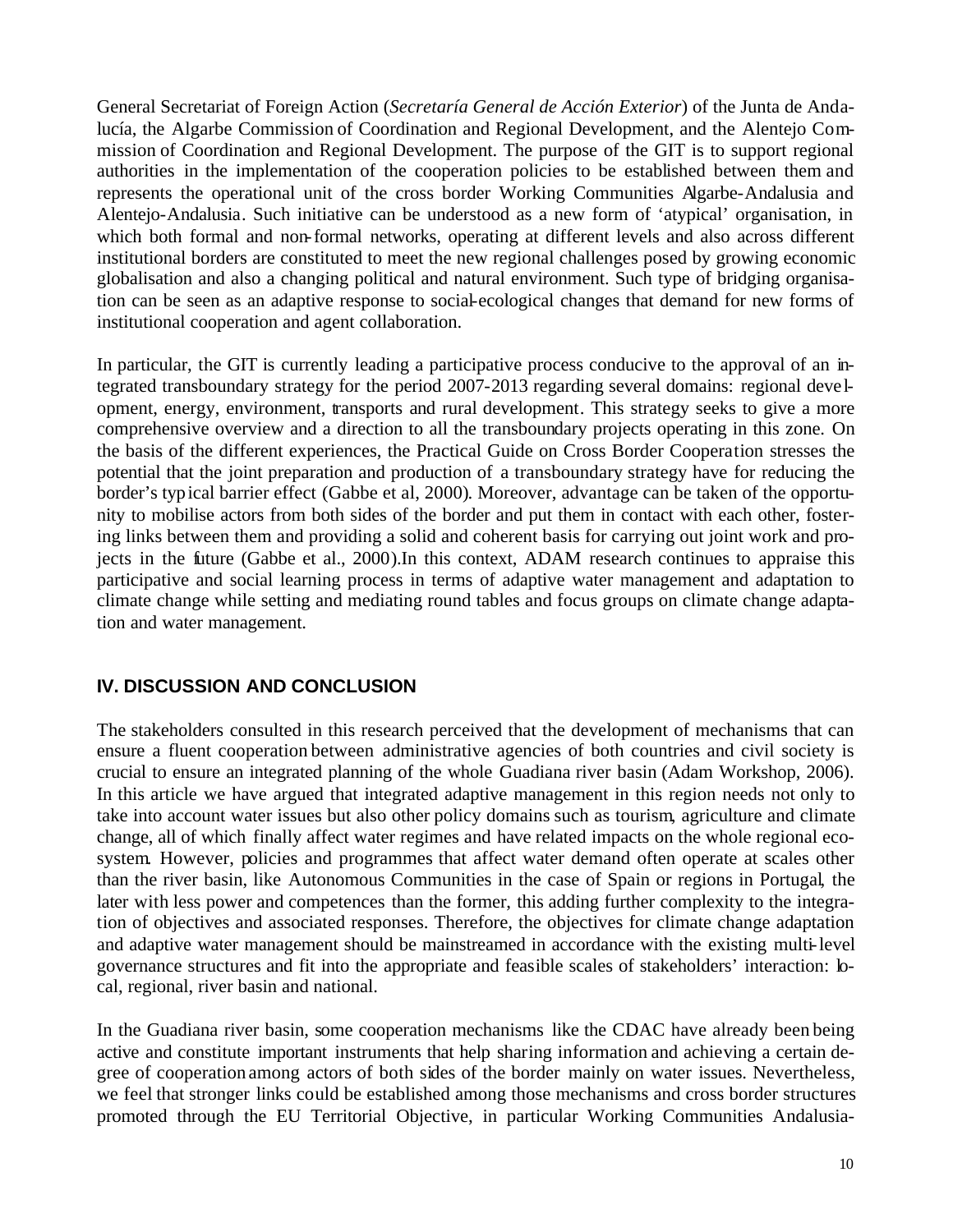Algarve and Andalusia- Alentejo. This could improve the distribution of responsibilities promoting coordination on other areas such as tourism, agriculture, transport and energy. Before the challenge of mainstreaming climate change in transboundary regional development, it is crucial to develop capacities to work in different domains at the same time while establishing links and engaging actors in common processes in a social learning mode

Nevertheless, at present, the priorities of cross-border co-operation are very often focused on transport insfrastructures and concentrate on improving terrestrial, maritime, railway and air networks as well as other types of infrastructures related to industry (research and innovation centres) and energy (gas pipelines, power lines). While these strategies may have an impact in reducing the vulnerability of local populations to growing pressures derived by climate change (and in this regards can be seen as an adaptive strategy), of course this have a potentially very negative effect on mitigation efforts. If these priorities are not balanced and integrated in a sustainable development vision for Lower Guadiana that takes into account climate change considerations in the river basin, the outcome of these processes will create a blatant contradiction between the need to enhance the capacity of the whole system to respond to global change and the regional/local and short/ mid-term demands for adaptation and sustainable development. Mainstreaming sustainable development issues on other policies will finally depend on the political will and on the implication of actors sensitive to those considerations in the framework of the transboundary strategy in a multi-scale fashion.

Moreover, cross border arrangements are influenced by differences among the regions in terms of competencies and legal powers, differences in administrative cultures, language barriers and the still scant knowledge the major actors on either side of the border have of each other. In the case of the Spanish Portuguese frontier, we must add the very different socioeconomic conditions of each side. These elements pose additional obstacles for strategic and participative processes, even though they may also constitute an opportunity for enhancing social learning<sup>1</sup>

It is likely that the Gabinete the Iniciativas Transfrontereras (GIT) will increasingly play a more central role in developing the desired institutional and social capacities that consolidate it as a bridge organization capable of leading a transition process that mobilizes civil society actors and coordinate governmental scales linking different domains and networks while taking into account with climate change and water management issues. If that is the case, it may complement the process started at the whole river basin level and overcome the mentioned barriers associated to the frontier effect, also in the domain of climate change.

Opportunities abound. As argued, structures based on networks are more flexible and retain the ability to adapt as problems change and new responses are learned. Lacking any hierarchical powers or means of implementation of its own, GIT depends on state, sub-state and private-sector actors to develop and implement its policies Ideas, rules and values associated to climate change and sustainable development have the potential to penetrate and circulate in an interactive way into these social structures more easily than in other more centralized and isolated ones, thus facilitating collective learning and relational capacities. Therefore, these "atypical" institutions -not totally governmental nor totally non-governmental but constituted by both- may constitute a unique framework to intro-

 $\overline{a}$ 

<sup>&</sup>lt;sup>1</sup> Among the risks identified in the formation of these new organizations lay their capacity to sustain their activities during long enough periods of time as to meet their original transboundary cooperation goals or whether the main purpose is only to receive EU funds in the short term. In this regard, cross border cooperation and climate change constitute both opportunities in terms of receiving European funds that should be appraised accurately to prevent attitudes focused exclusively on obtaining subsidies.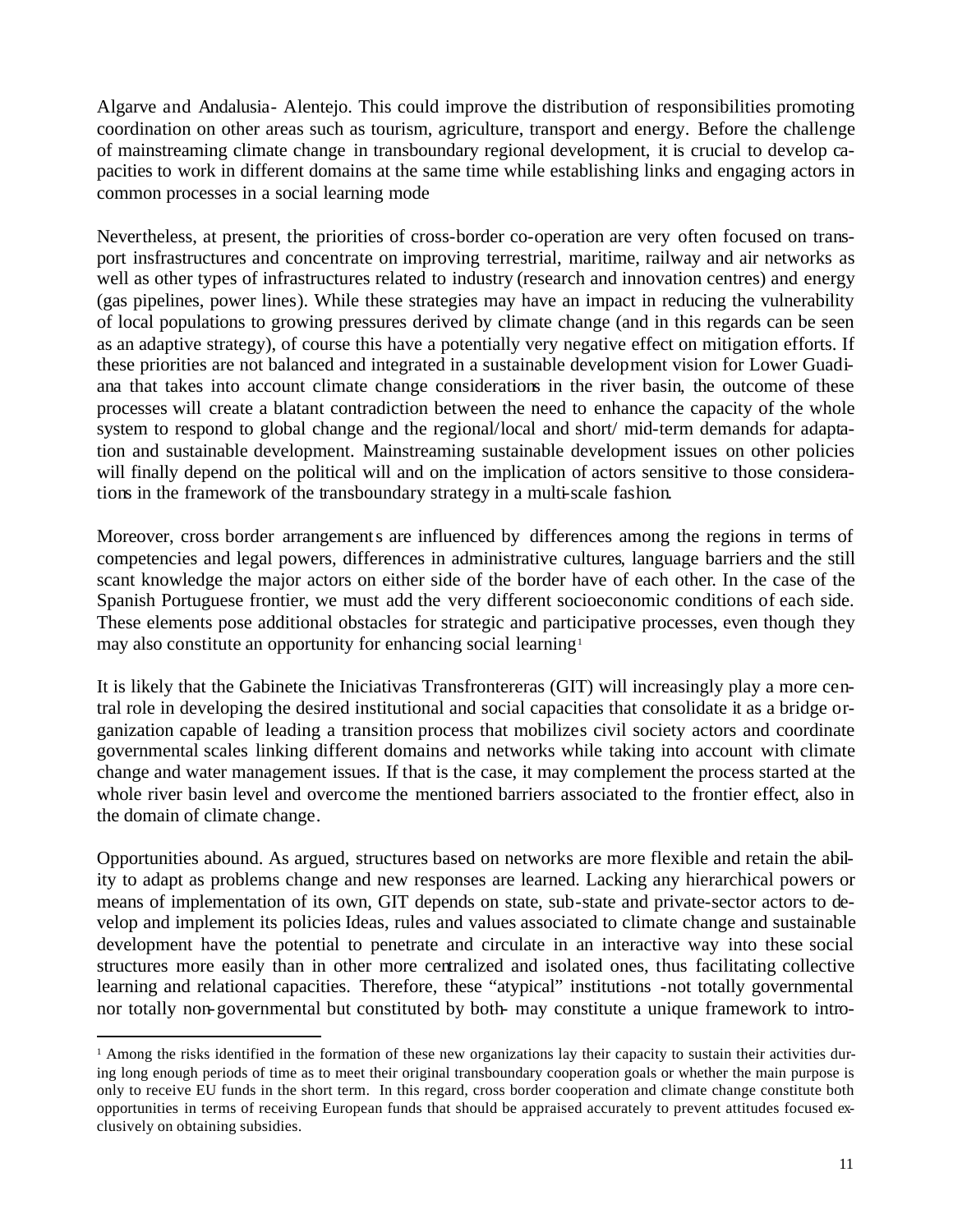duce ideas and policy considerations that shape political processes because of their territorial scope, their flexible structure based on networks and their capacity to intervene in several fields of action and regulatory areas. By establishing horizontal links among different domains (for instance, economic and regional development, energy, environmental protection, tourism and leisure, agriculture, to name a few), in this case, through the elaboration of participative transboundary actions, new capacities in both sides of the borders can be built. From this perspective, these structures are particularly suitable for mainstreaming climate change in the regional sustainable development strategies.

To sum up, the new types of atypical organizations constitute new forms of governance nexus, and can be seen as important examples of adaptive responses to a fast changing institutional and natural environment. They may also be able to better deliver their cooperation goals under the current fragmentation of decision-making power in Europe more in line with a model of relations based on plural decision-making processes and exchange of resources among the different actors, instead of a model based on strictly formal authority or legally traditional nation-state defined powers. However, the implications of the challenges and opportunities that presents the atypical institutional structure of an organisation such as the GIT so as to contribute to a transition to an adaptive management that deals both with water and climate change issues requires further research.

#### **References:**

ADAM Workshop Report, Guadiana Case Study, 15-16<sup>th</sup> December 2006, Mertola, Portugal AEBR (2004). *European Charter for Border and Cross-Border Regions*. Gronau.

Benz, A., Eberlein, B. (1999), "The Europeanization of regional policies: patterns of multilevel governance", Journal of European Public Policy 6: 329-48.

Boorman BT, Cunningham PG, Brookes MH, Manning VW, Collopy MW (1994), *Adaptive Ecosystem management in the Pacific Northwest*. USDA For. Serv. Gen. Tech. Rep. PNW-GTR-341.

Confederación Hidrográfica del Guadiana (CHG) (2000), *Memoria del Plan Especial del Alto Guadiana*, Confederación Hidrográfica del Guadiana.

European Commission (2002), *Guidance on Public* 

*Participation in Relation to the Water Framework Directive – Active involvement, consultation and public access to information, Common Implementation Strategy*, Working Group 2.0, Brussels.

European Commission (2001) European Governance: a White Paper. COM 428,

Brussels.

European Communities (2000). Directive 2000/60/EC of the European Parliament and of the Council of 23 October 2000 establishing a Framework for Community Action in the field of water policy. Brussels.

European Parliament (2004), *Resolution about the role of "euroregions" in the development of Regional Policy* (2004/2257(INI))**.**

Evans, P. (1996), *Government action, social capital and development: reviewing the evidence on synergy*. World Development 24: 1119-1132.

Folke, C., Hahn, T., Olsson, P, and Norberg. J (2005), "Adaptive Governance of Sociol-Ecological Systems", *Annual Reviews Environmental Resources* 30:8.1-8.33.

Gabbe, J., Malchus, V., Martinos, H (2000), *Practical Guide on Cross Border Cooperation, Third Edition*, Association of European Border Regions (AEBR), Gronau.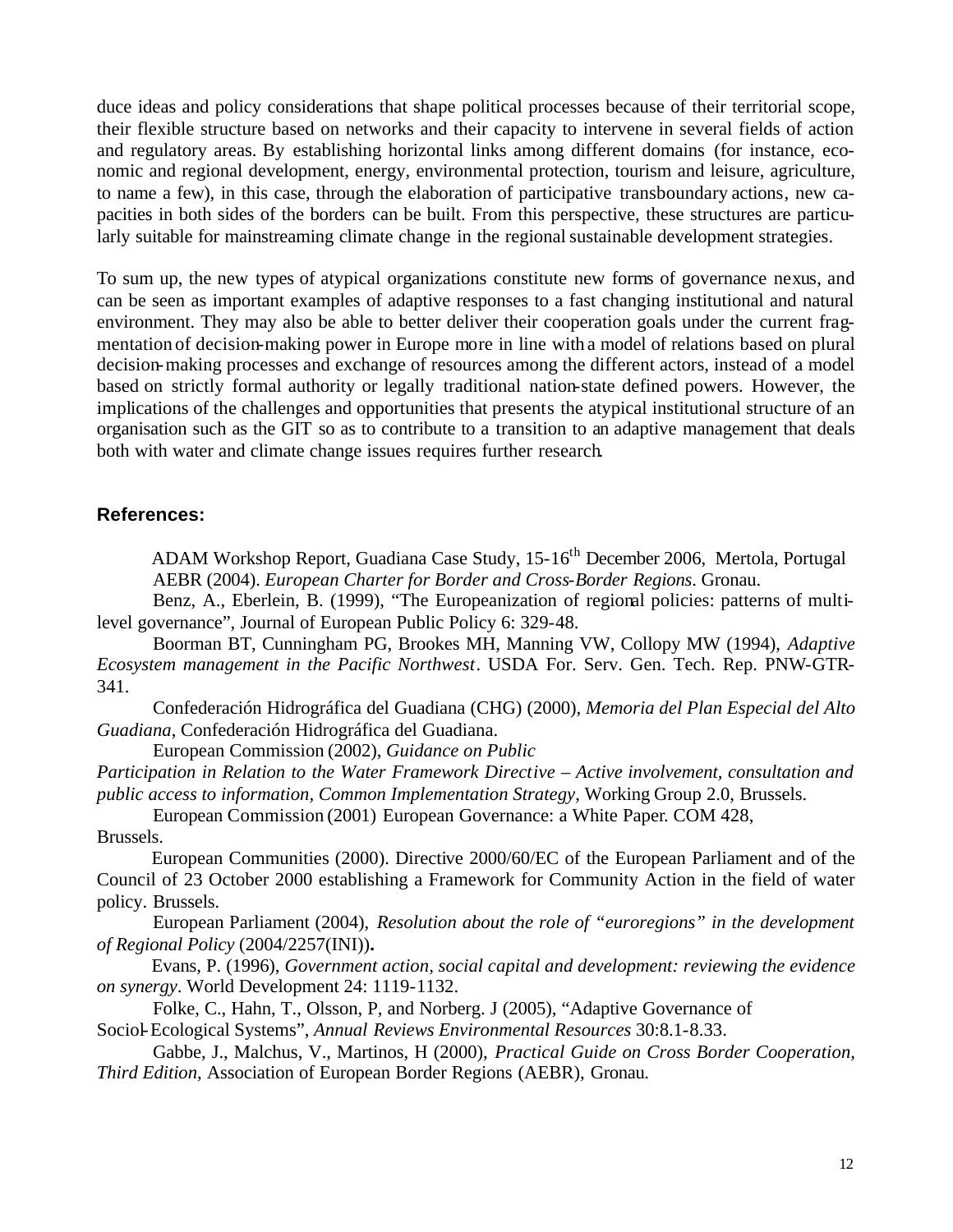Galaz VR (2005), Does the EC Water Framework Directive build Resilience? Harnessing Socio-Ecological Complexity in European Water Management. Policy Paper I by "The Resilience and Freshwater Initiative", Swedish Water House, Stockolm.

Gleick PH (2003) "Global Freshwater resources: Soft-Path solutions for the  $21<sup>st</sup>$  century". *Science* 302: 524-528

Hahn, T., Olsson P, Folke C, Johansson K, 2005. Trust building, knowledge

generation and organizational innovations: the role of a bridging institution for adaptive comanagement of a wetland landscape around Kristianstad, Sweden. *Hum. Ecol.* In press.

Hooper, B. (2005) *Integrated river basin governance: learning from international experience*. IWA Publishing, Carbondale.

Huitema D, Becker G (2005), *Governance, institutions and participation: a comparative assessment of current conditions in selected countries in the Rhine, Amu Darya and Orange river basins*. NEWATER report series, No 7, www.newater.info

Intergovernamental Pannel for Climate Change (IPPC). 2007. *IPCC Technical Paper on Climate Change and Water*. Draft for Government and Expert Review.

Jachtenfuchs (2001), "The Governance Approach to European Integration", Journal of Common Market Studies, 245-264.

Kallis et al. (2004) *Integrated, Participatory Assessment for Water Resource* 

*Planning and Governance*. Environmental and Spatial Planning Laboratory, University of Thessaly, Greece.

Kenis, P., Schneider, V. (1991) "Policy networks and Policy analysis:

Scrutinizing a New Analytical Toolbox". In Marin, B., Mayntz, B (eds), *Policy Networks,* Wetview Press, Frankfurt: Campus.

Keohane, R. O., Haas, P.M., Levy, M.A. (1993), *Institutions for the Earth. Sources of effective international environmental protection*. MIT Press, Cambridge.

Kooiman, J (2003), *Governing as governance*, London: Sage

Maia, R. (2001), *Sharing the water of the Iberian Peninsula.* Faculty of Engineering of Porto University. Portugal.

March, J.G. and J.P. Olsen (1999), *The Institutional Dynamics of International Political Orders,* International Organisation, 52, 4, 943-969.

Moberg F, Galaz, V (2005) *Resilience: Going from conventional to Adaptive Freshwater Management for Human and Ecosystem Compatibility*. Swedish Water House Policy Brief Nr. 3,SIWI.

Mostert, E., C. Pahl-Wostl, Y. Rees, B. Searle, D. Tàbara, and J. Tippett. 2007. Social learning in European river-basin management: barriers and fostering mechanisms from 10 river basins. *Ecology and Society* 12(1): 19. [online] URL: http://www.ecologyandsociety.org/viewissue.php?sf=28

Olsson, P., C. Folke, and F. Berkes (2004), "Adaptive co-management for building social ecological resilience", *Environmental Management* 34: 75-90

Olsson, P., L.H. Gunderson, S.R. Carpenter, P.Ryan, L. Lebel, C. Folke and C.S. Holling (2006), "Shooting the Rapids: Navigating Transitions to Adaptive Governance of Social-Ecological Systems", *Ecology and Society* 11(1): 18.

Ostrom, E. (2005), *Understanding institutional diversity,* Princeton: Princeton University Press.

Pahl-Wostl, C. (2002) "Towards sustainability in the water sector –The

importance of human actors and processes of social learning", *Aquatic Sciences* 64 (2002), 394-411

Pahl-Wostl, C. (2007) "Transition towards adaptive management of water facing climate and global change", *Water Resource Management* (2007) 21: 49-62